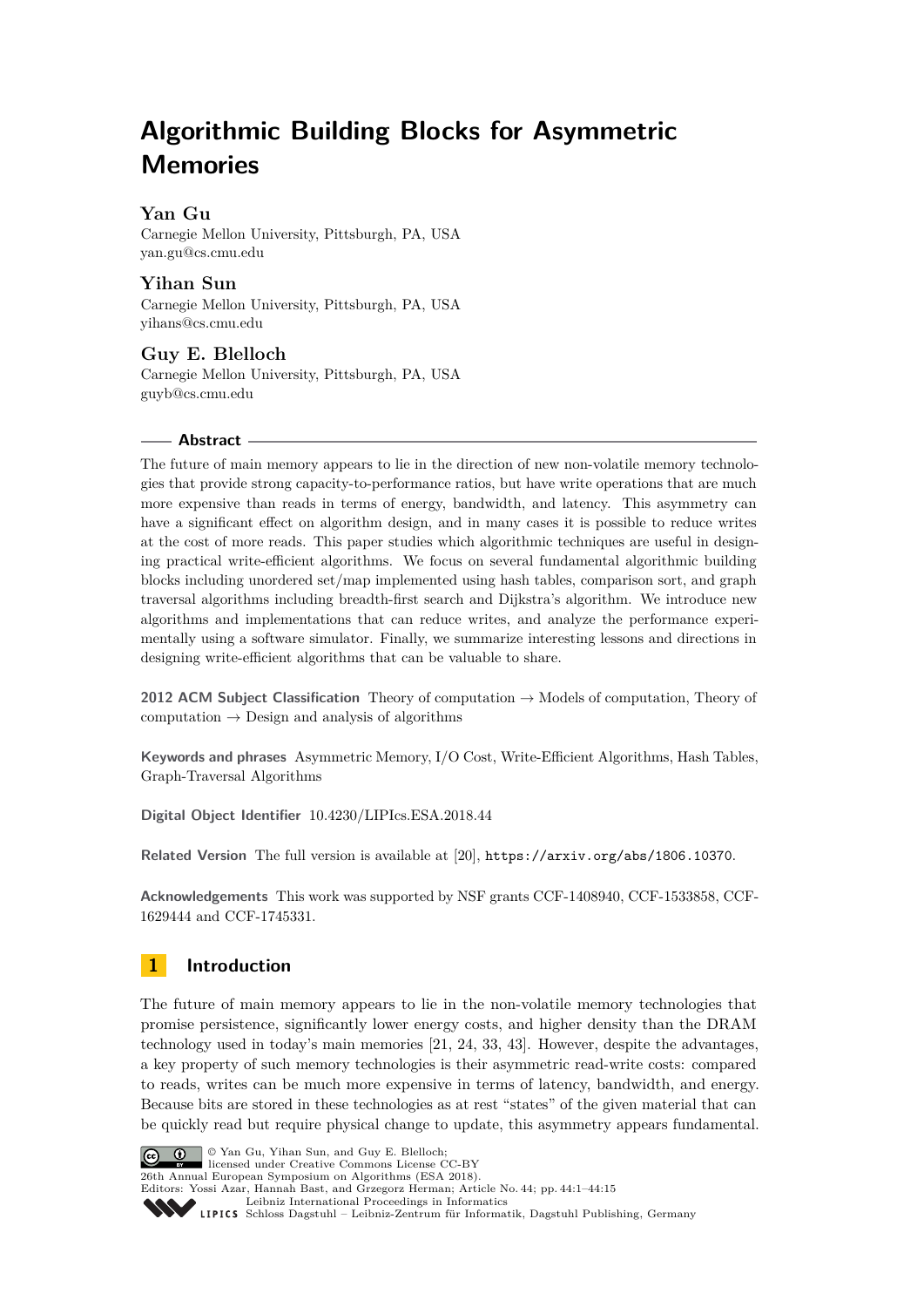## **44:2 Algorithmic Building Blocks for Asymmetric Memories**

This motivates the need for *write-efficient* algorithms that largely reduce the number of writes compared to existing algorithms.

In the related work section, we review the literature on studying this read-write asymmetry on NAND Flash chips [\[4,](#page-12-0) [17,](#page-13-4) [18,](#page-13-5) [35\]](#page-13-6) and algorithms targeting database operators [\[12,](#page-12-1) [39,](#page-14-2) [40\]](#page-14-3). These works provide novel aspects on rethinking algorithm design. However, most of the papers either treat NVMs as external memories, or are based on hardware simulators for existing architecture, which may have many concerns that we will further discuss in the related work section.

Blelloch et al. [\[5,](#page-12-2) [7,](#page-12-3) [8\]](#page-12-4) formally defined and analyzed several sequential and parallel computation models with good caching and scheduling guarantees. The models abstract such asymmetry between reads and writes, and can be used to analyze algorithms on future memory. The basic model, which is the Asymmetric RAM (ARAM), extends the well-known external-memory model [\[1\]](#page-12-5) and parameterizes the asymmetry using  $\omega$ , which corresponds to the cost of a write relative to a read to the non-volatile main memory. The cost of an algorithm on the ARAM, the **asymmetric I/O cost**, is the number of write transfers to the main memory multiplied by  $\omega$ , plus the number of read transfers. This model captures different system consideration (latency, bandwidth, or energy) by simply plugging in different values of  $\omega$ , and also allows algorithms to be analyzed theoretically. Based on this idea, many interesting algorithms (and lower bounds) are designed and analyzed by various recent papers [\[5,](#page-12-2) [6,](#page-12-6) [7,](#page-12-3) [8,](#page-12-4) [10,](#page-12-7) [25\]](#page-13-7).

Unfortunately, all of the analyses of such write-efficient algorithms are asymptotic, showing the upper and lower bounds on the complexity of these problems. Also, to prove the bounds, the theoretical models simplify the real architecture (e.g., without considering blocking of cache-lines or cache policies). It still remains unknown what the performance of these algorithms are in practice. In this paper, our goal is to show such performance on a number of fundamental algorithmic building blocks. We believe the lessons in designing and implementing them are useful for our community to use new memory in the future.

## **Contribution of this paper**

In this work, our goal is to bridge the gap between theory and practice. We try to study and understand which algorithmic techniques are useful in designing practical write-efficient algorithms. As the first paper of this kind, we focus on several of the most commonly-seen algorithmic building blocks in modern programming. Due to the page limit, in this paper we briefly discuss unordered set/map implemented using **hash tables**, and graph traversal algorithms: **breadth-first search** for unweighted graphs and **Dijkstra's algorithm** for weighted graphs. In the full version of this work, we discuss more details of these algorithms, as well as ordered set/map implemented using **binary search trees** and **comparison sort**.

Unfortunately, no non-volatile main memory is currently available, making it impossible to get real timings. Furthermore, details about latency and other parameters of the memory and how they will be incorporated into the architecture are also not available. This makes detailed cycle-level simulation (e.g., PTLsim [\[36\]](#page-13-8), MARSSx86 [\[34\]](#page-13-9) or ZSim [\[38\]](#page-14-4)) of questionable utility. However, it is quite feasible to count the number of reads and write to main memory while simulating a variety of cache configurations. For I/O-bounded algorithms, these numbers can be used as reasonable proxies for both running time (especially when implemented in parallel) and energy consumption.[1](#page-1-0) Moreover, conclusions drawn from these numbers can likely give insights into tradeoffs between reads and writes among different algorithms.

<span id="page-1-0"></span><sup>&</sup>lt;sup>1</sup> The energy consumption of main memory is a key concern since it costs 25-50% energy on data centers and servers [\[28,](#page-13-10) [32,](#page-13-11) [30\]](#page-13-12).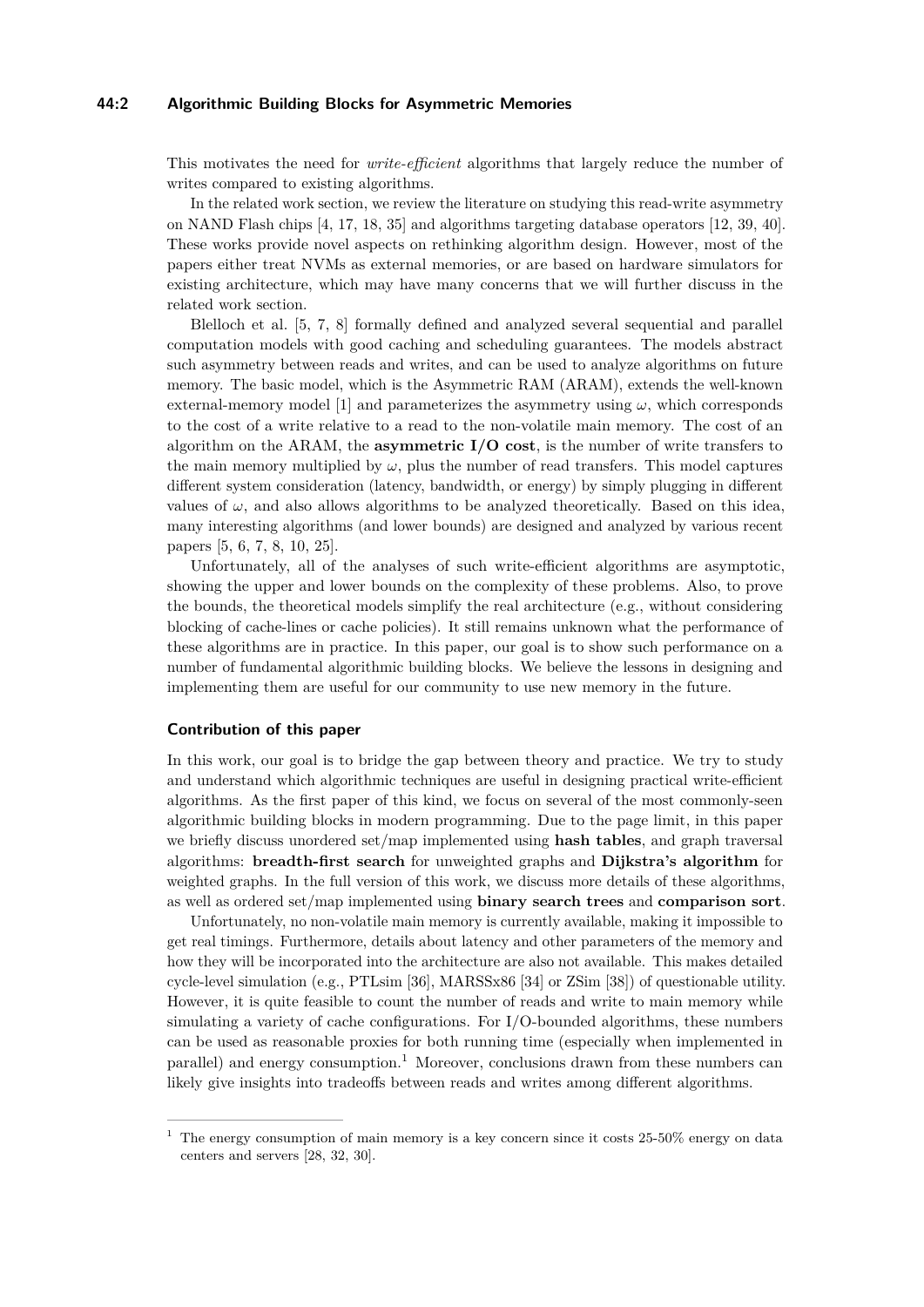For these reasons, we propose a framework based on a software simulator that can efficiently and precisely measure the number of read and write transfers of an algorithm using different caching policies. We also consider variants in caching policies that might lead to improvements when read and write are not the same.

We also note that designing write-efficient algorithms falls in a high dimensional parameter space since the asymmetries on latency, bandwidth, and energy consumption between reads and writes are different. Here we abstract this as a single value  $\omega$ . This value together with the cache size *M* and cache-line size *B* (set to be 64 bytes in this paper) form the parameter space of an algorithm.

Our framework provides a simple, clean and hardware-independent method to analyze and experiment the performance on the asymmetric memory. We investigate the algorithmic techniques and learn lessons from the experiments that generally apply for a reasonably large parameter space of  $\omega$ , *M* and *B*. This framework also allows monitoring, reasoning and debugging the code easily, so it can remain useful even after the new hardware is available.

With the framework, we design, implement and discuss many algorithms and data structures and their write-efficient implementations. Although some of the implementations are standard, like quicksort and hash tables, many others, including *k*-level hash tables, sample sort and phased Dijkstra, require careful algorithmic design, analysis, and coding. Under our measurement which is the asymmetric I/O cost and compared to the most commonly-used ones on symmetric memories, we provide better alternatives to all problems we studied in this paper.

With the algorithms and their experimental results, we draw many interesting algorithmic strategies and guidance in designing write-efficient algorithms. A common theme is to trade (more) reads for (fewer) writes (apparently it is hard to directly decrease the writes since this can improve the performance on symmetric memory as well and should have been investigated already). Some interesting lessons we learned and can be valuable to share are listed as follows, which can suggest some potential directions to design and engineer write-efficient algorithms in the future.

- **1.** Indirect addressing is less problematic. In the classic setting, indirect addressing should be avoided if possible, since each addressing can be a random access to the memory. However, when writes are expensive, moving the entire data is costly, while indirect addressing only modifies the pointers (at the cost of a possible random access per lookup).
- **2.** Multiple candidate positions for a single entry in a data structure can help. It can be a good option to use more reads per lookup but apply less frequent data movements, when the size of a data structure changes significantly. This is a common strategy we have applied in this paper to provide an algorithmic tradeoff between reads and writes.
- **3.** It is usually worth to investigate existing algorithms that move or modify the data less. These algorithms can be less efficient in the symmetric setting due to various reasons (e.g., more random accesses, less balanced), but the property that they use fewer writes can be useful in the asymmetric setting (like samplesort vs. quicksort, treap vs. AVL or red-black tree).
- **4.** In-cache data structures should draw more attention. Since the data structures are kept in the cache (or small symmetric memory), the algorithm requires significantly less writes to the large asymmetric memory, although may require extra reads to compensate for less information we can keep within the data structure. In this paper, we discuss Dijkstra's algorithm on shortest-paths as an example, and such idea can also be applied to computing minimum spanning tree, sorting, and many other problems.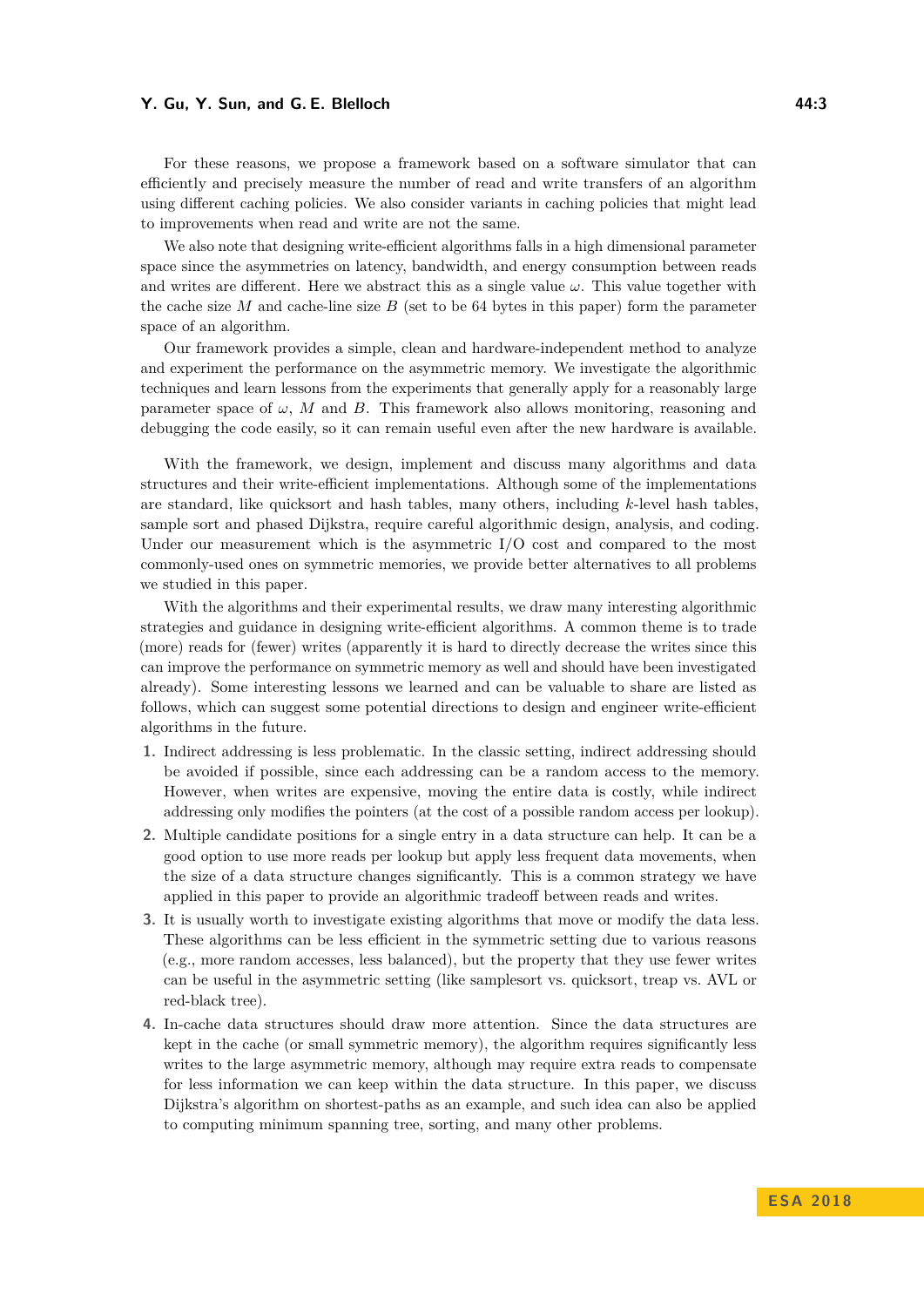## **44:4 Algorithmic Building Blocks for Asymmetric Memories**

# **2 Related Work**

There exist a rich literature to show the read-write asymmetry on the new memories [\[2,](#page-12-8) [3,](#page-12-9) [7,](#page-12-3) [8,](#page-12-4) [11,](#page-12-10) [13,](#page-12-11) [15,](#page-12-12) [16,](#page-12-13) [22,](#page-13-13) [23,](#page-13-14) [26,](#page-13-15) [27,](#page-13-16) [31,](#page-13-17) [37,](#page-13-18) [41,](#page-14-5) [42,](#page-14-6) [44,](#page-14-7) [45\]](#page-14-8). Regarding adapting softwares for such read-write asymmetry, some work has studied the system aspect. For example, there exist many papers on how to balance the writes across the chip to avoid uneven wear-out of locations in the context of NAND Flash chips [\[4,](#page-12-0) [17,](#page-13-4) [18,](#page-13-5) [35\]](#page-13-6).

The early and inspirational attempts to design algorithms with fewer writes targeting database operators: Chen et al. [\[12\]](#page-12-1) and Viglas [\[39,](#page-14-2) [40\]](#page-14-3) presented several write-efficient sequential algorithms for searching, hash joins and sorting. However, their results are mainly shown by assuming external memories rather than main memories, or on the cycle-based simulators for existing architecture. For the latter case however, the prototypes of the new memories are still under development, and yet nobody actually knows the exact parameters of the new memories, or how they are incorporated into the actual architecture. As a result, we believe that the results based on cycle-based simulator might not be very accurate. In the meantime, the asymmetries on latency, bandwidth, and energy consumption between reads and writes are different, and any of these constraints can be the bottleneck of an algorithm. Hence, designing algorithms on asymmetric memory are in a multiple-dimension parameter space, rather than just recording the running time from a simulator. Therefore, it is essential to develop theoretical models and tools that account for, and abstract this asymmetry and use them to analyze algorithms on future memory.

Blelloch et al. [\[5,](#page-12-2) [7,](#page-12-3) [8\]](#page-12-4) formally defined several sequential and parallel computation models that take asymmetric read-write costs into account. Based on the computational models, many interesting algorithms (and lower bounds) are designed and analyzed in both sequential and parallel settings, which includes sorting, permuting, matrix multiplication, FFT, list/tree contraction, BFS/DFS and other graph algorithms, and many computational geometric and dynamic programming problems [\[5,](#page-12-2) [6,](#page-12-6) [7,](#page-12-3) [8,](#page-12-4) [10,](#page-12-7) [25,](#page-13-7) [9,](#page-12-14) [19\]](#page-13-19). Carson et al. [\[11\]](#page-12-10) also presented write-efficient sequential algorithms for a similar model, as well as write-efficient parallel algorithms (and lower bounds) on a distributed memory model with asymmetric read-write costs, focusing on linear algebra problems and direct N-body methods. Although many problems under the asymmetric setting have been studied, all the analyses are asymptotic and only show the upper and lower bounds on the complexity of these problems.

# **3 Our Model and Simulator**

To start with, we discuss how to measure the performance of algorithms on asymmetric memories. We begin with the computational model that estimates the cost of an algorithm. This model requires the numbers of read and write transfers between the non-volatile memory and the cache, so later we introduce how the numbers of an algorithm can be simulated.

**The Cost Model for Asymmetric Memory.** The most commonly-used cost measure of an algorithm is the time complexity based on the RAM model, which is the overall number of instructions and memory accesses executed in this algorithm. Nowadays, since the latency of an memory access is at least two orders of magnitudes more expensive than a CPU instruction, the *I/O cost* based on the external-memory model [\[1\]](#page-12-5) is widely used to analyze the cost of an I/O-bounded algorithm. This model assumes a *small-memory* (cache) of size  $M \geq 1$ , and a unbounded-size *large-memory*. Both memories are organized in blocks (cache-lines) of *B* words. The CPU can only access the small-memory (with no cost), and it takes unit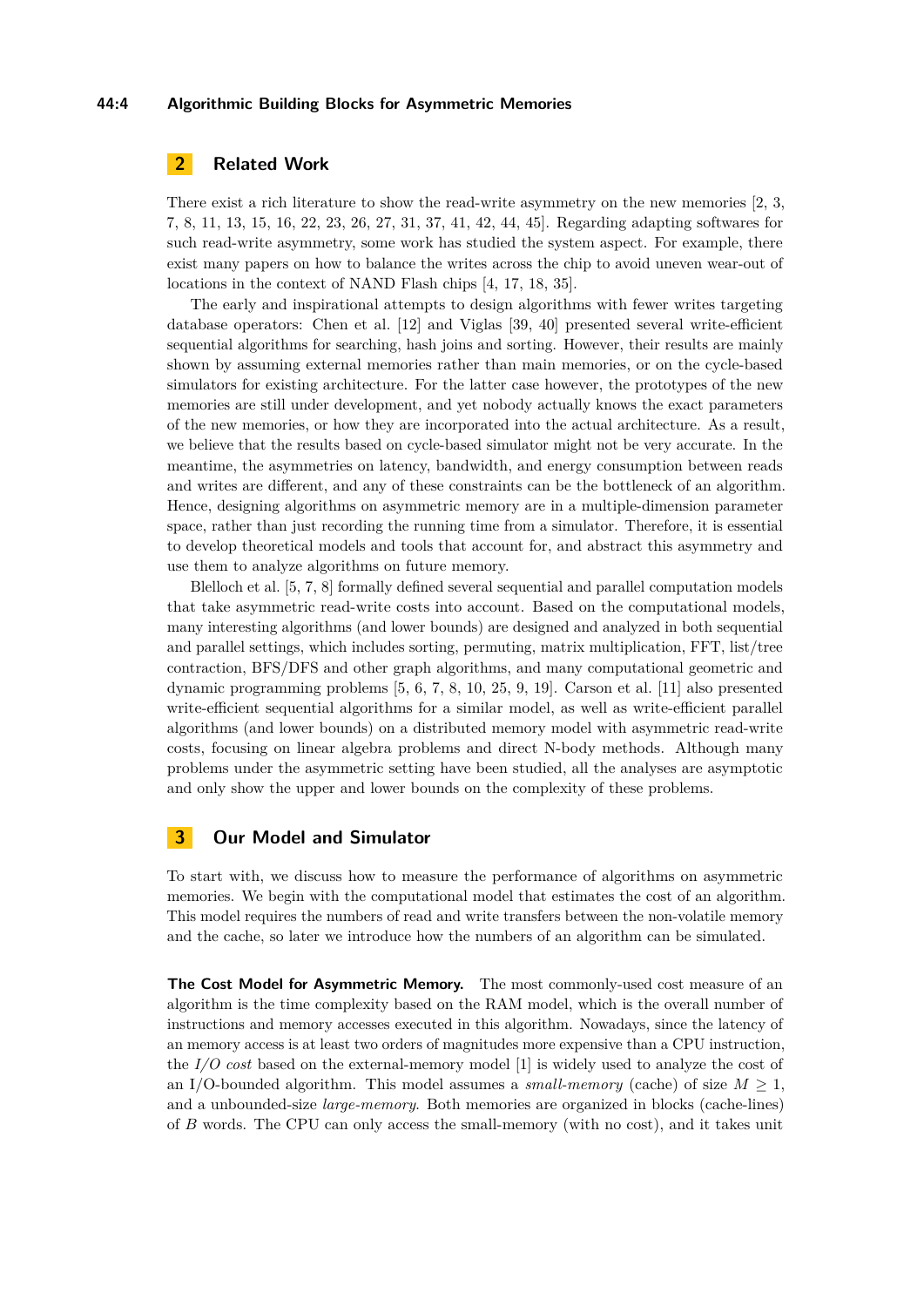cost to transfer one block between the small-memory and the large-memory. This cost measure estimates the running time reasonably well for I/O-bounded algorithms, especially in multi-core parallelism. An efficient algorithm in practice should achieve optimality in both time complexity and I/O cost.

To account for more expensive writes on future memories, here we adopt the idea of an  $(M,\omega)$ -Asymmetric RAM (ARAM) [\[8\]](#page-12-4): similar to the external-memory model, transferring a block from large-memory to small-memory takes unit cost; on the other direction, the cost is either 0 if this block is clean and never modified, or  $\omega \gg 1$  otherwise. The **asymmetric I/O cost** *Q* of an algorithm is the overall costs for all memory transfers. We abbreviate such cost *Q* as the *I/O cost* throughout the paper, unless stated otherwise explicitly. Theoretical results on this new model have been studied in [\[5,](#page-12-2) [6,](#page-12-6) [7,](#page-12-3) [8,](#page-12-4) [10,](#page-12-7) [25,](#page-13-7) [9,](#page-12-14) [19\]](#page-13-19).

**Cache Policies.** Either the classic external-memory model or the new ARAM assumes that we can explicitly manipulate the cache in the algorithm. This largely simplifies the analysis, and in many cases is provably within a constant factor of a more realistic cache's performance. For example, the standard least-recent used (LRU) policy is 2-competitive against the optimal offline cache-replacement sequence. However, the competitive ratio does not hold in the asymmetric setting in the worst case. The overhead is proportional to  $\omega$ , which can be significant and problematic. In the full version of this paper [\[20\]](#page-13-0), we discuss several alternative solutions with worst-case performance guarantees. In this conference version we show our experiment results based on the LRU policy, and the comparison to other policies are covered in the full version of this paper.

**The Cache Simulator.** To capture the number of reads and writes to the main memory, we developed a software simulator that can adapt to different cache policies. The cache simulator is composed of an ordered map that keeps tracks of the time stamp of the last visit to each cache-line in the current cache, and an unordered map that stores the mapping from each cache-line to the corresponding location in the ordered map if this cache-line is currently in the cache. Interestingly, the implementation of this cache simulator is a natural application of the techniques discussed in this paper.

The cache simulator encapsulates a new structure Array that is used in coding algorithms in this paper. It is like a regular array that can be dynamically allocated and freed, and supports two functions: READ and WRITE to a specific location in this array. The ARRAYs are responsible for reporting the memory accesses of the algorithm to the cache simulator, and the cache simulator will update the state of the cache accordingly. Therefore, coding using the ARRAYs is not different from regular programming much.

The memory accesses to loop variables and temporary variables are ignored, as well as the call stack. This is because the number of such variables is small in all of the algorithms in this paper (usually no more than 10). Meanwhile, the call stack of all algorithms in this paper has size  $O(\log n)$ . The overall amount of uncaptured space is orders of magnitudes smaller than the amount of fast memory in our experiments.

The cache simulator maintains two counters: the number of **read transfers**, and the number of **write transfers**. When testing each algorithm on a specific input instance, the cache is emptied at the beginning and flushed at the end. A read or write is free if the location is already in the cache; otherwise, the corresponding cache-line is loaded, the counter of read transfer increments by 1, and the least-recently-used cache-line in this pool is evicted. Also, a write will mark the dirty-bit of the cache-line to be true. When evicting a dirty cache-line, the counter of write transfer increments by 1. Notice that memory reads can cause write transfers, and memory writes can lead to read transfers.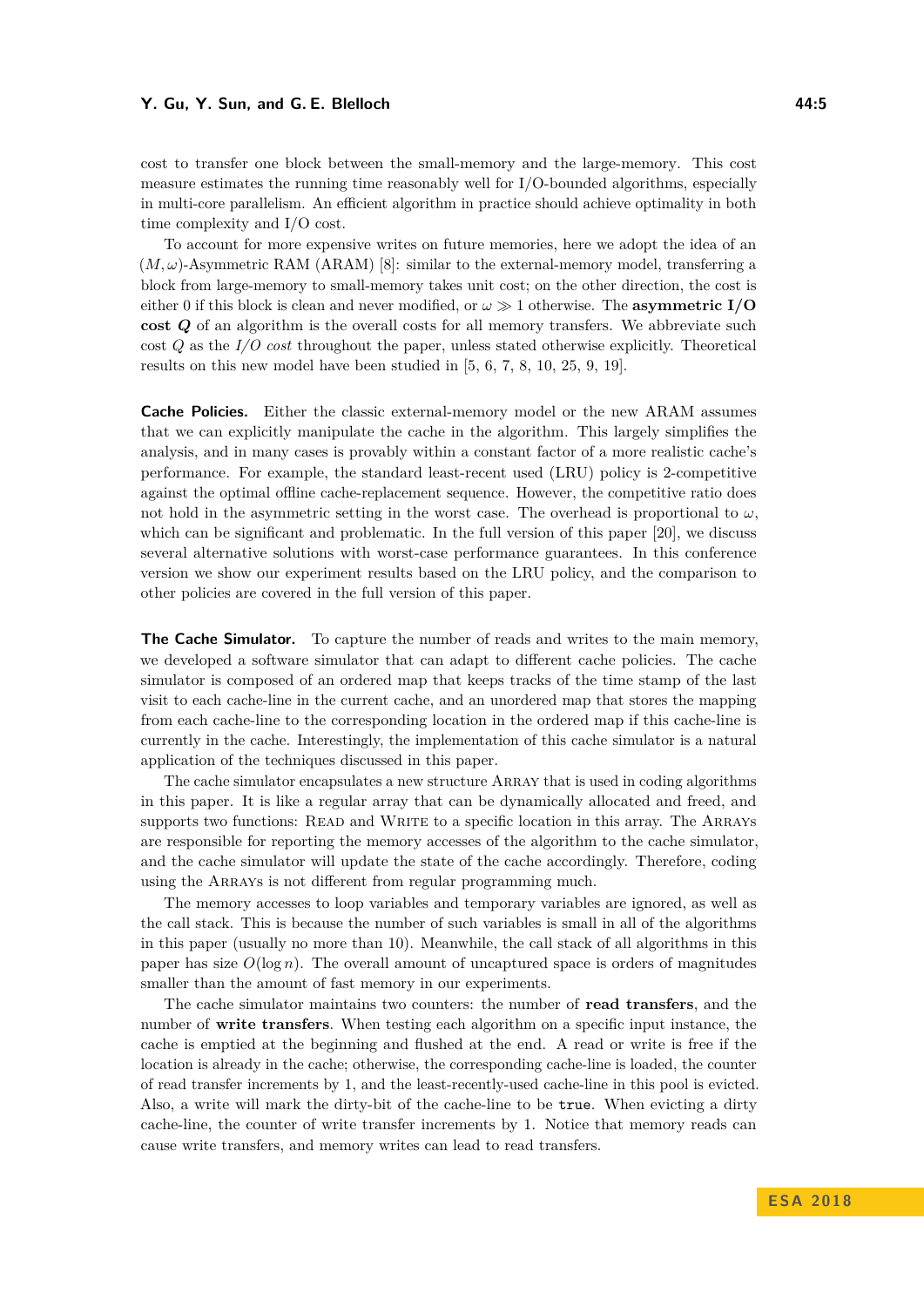## **44:6 Algorithmic Building Blocks for Asymmetric Memories**

When simulating the **Classic** policy (i.e., the standard one), we also verified our simulated results to ZSim (cycle-level simulator for current architecture), and the numbers always differ by no more than 10% when the parameters are set correctly.

# <span id="page-5-1"></span>**4 Unordered Sets and Maps**

Sets and maps are two of the most commonly-used data types in modern programming. Most programming languages either have them built in as basic types (e.g., python) or supply them as standard libraries  $(C++, C#,)$  Java, Scala, Haskell, ML). In this section, we discuss efficient implementations of unordered sets and maps implemented using hash tables.

Our implementation of unordered sets and maps is based on hash tables that support **lookup**, **insertion**, and **deletion**. The hash tables discussed in this section use open addressing and linear probing, since the goal of the data structure is to try to minimize the I/O cost focusing on smaller entries (accessing and reading larger entries are costly anyway so different hash-table implementations make minor differences). For simplicity, we assume no duplicate keys, and it is straightforward to handle the duplicates with minor modifications. In this setting, each operation of the hash table reads a small number of cache-lines, and an insertion or deletion will modify exactly one cache-line that contains the location of the key and will be eventually written back to the large-memory.

The challenge emerges when the set size changes dynamically. For an efficient implementation, we hope the overall size of the hash table to be neither too large nor too small. If the load factor passes 80%, linear probing's performance drastically degrades. On the other hand, we want the hash table size to be reasonably small to better utilize the small-memory (cache), since each cache-line holds more entries in this case. In practice, some implementations keep the load factor up- and lower-bounded by some constant. For example, a typical implementation keeps the occupancy of the hash table between  $1/8$  and  $1/2$ , and the size doubles or shrinks by half if the number of entries exceeds this range. Such resizing reinserts *p* entries after at least  $p/2$  insertions and deletions (where *p* is the set/map size). When reads and writes have approximately the same cost, the extra cost for such resizing is small compared to the query and update costs (e.g., the queries read from lots of memory locations). In the asymmetric setting however, the reads cost much less, but the extra writes in resizing can be significant: the resizing can incur at most twice  $\left(\frac{p}{p/2}\right) = 2$ ) the writes compared to the initial insertions  $(3 \times \text{writes in total})$ . Hence, our goal is to discuss an alternative approach that optimizes such extra writes.

## <span id="page-5-0"></span>**4.1 The** *k***-level Hash Table**

Instead of keeping one hash table, our main idea is to maintain a small number *k* of hash tables simultaneously, where *k* is a pre-determined parameter. In particular, the *k*-level hash table *HashTable* is initialized with *k* arrays  $HashTable_{1,\dots,k}$  with size  $2^{c'+i}$  for  $1 \leq i \leq k$  (or smaller in specific applications) and a constant  $c'$ . In practice we set  $c'$  to be 5.

For insertions, when the overall load factor exceeds some threshold *r*, we allocate a new chunk of memory with the double size of the largest current array, and the smallest hash table is discarded after all elements in it have been reinserted back. Similarly for deletions, if the occupancy of the hash tables drops below a threshold *l*, a small array with half size of the current smallest hash table is allocated, and the largest table is freed after the entries in it being reinserted. For instance, a valid *k*-level hash table may contain two arrays of size  $2^{15} = 32768$  and  $2^{16} = 65536$ , when  $k = 2$  and 30000 entries in the current configuration. We show the pseudocode of the *k*-level hash table in Algorithm [1.](#page-6-0) The occupancy range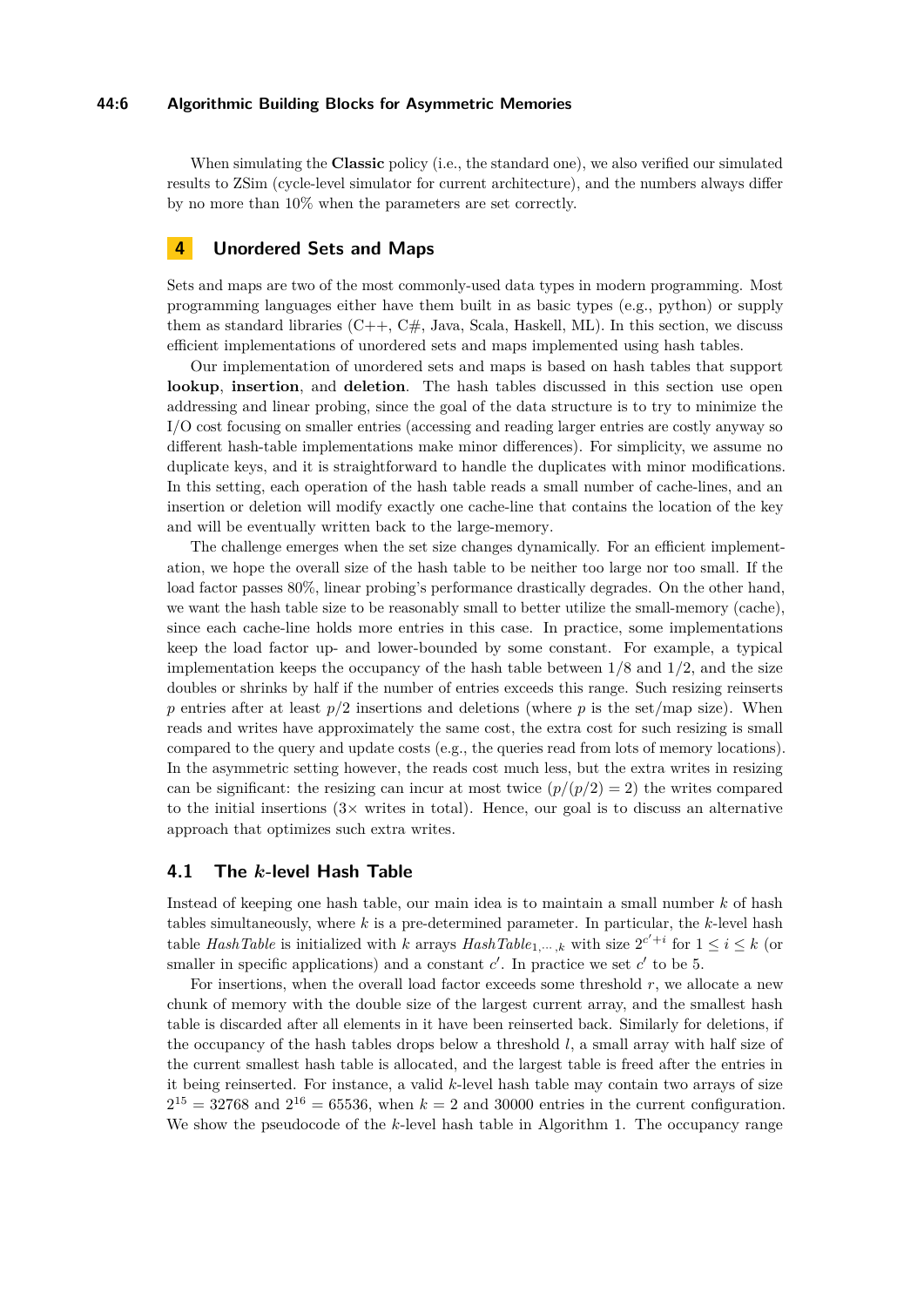<span id="page-6-0"></span>**Algorithm 1:** The *k*-level hash table. **Input:** Parameter *k*, occupancy range *l* and *r* **function**  $\text{LOOKUP}(x)$  **for**  $i \leftarrow 1$  to  $k$  **do**   $\vert$  *p* ← *HashTable<sub>i</sub>*</sub>.LOOKUP $(x)$  **if**  $p \neq \text{null}$  **then return**  $(i, p)$  **return** null **function**  $I$ NSERT $(x)$  // *x* is not in *HashTable*  **for**  $i \leftarrow 1$  to  $k$  **do**  $\textbf{8}$  | **if**  $HashTable_i. occupancy < r$  **then**   $\left| \begin{array}{c} \end{array} \right|$  *HashTable<sub>i</sub>*.INSERT $(x)$ **10 return** Allocate *HashTablek*+1 of size 2 · *HashTablek.size* Relabel the hash tables with indices from 0 to *k* **foreach**  $y \in$  HashTable<sub>0</sub> **do**  Insert(*y*) Free *HashTable*<sup>0</sup> **function**  $\text{DELETE}(x; i, p)$  // *x* is located *p*-th in  $\text{HashTable}_{i}$  $\texttt{17}$  |  $HashTable_i.\text{DELETE}(x, p)$  **if** Overall occupancy is less than *l* (and  $HashTable_1.size \ge 1$ ) **then**  Allocate  $HashTable_0$  of size  $HashTable_1.size/2$  | Relabel the hash tables with indices between 1 to  $k+1$  **foreach**  $y \in$  HashTable<sub>k+1</sub> **do**  | | INSERT $(y)$ Free *HashTable*<sub> $k+1$ </sub>

 $0 < l < r < 1$  indicates when the resizing happens (an example of l and r can be  $1/8$  and 1*/*2). A classic implementation can be viewed as the special case of the *k*-level hash table when  $k = 1$ .

We now analyze the I/O cost *Q* of the *k*-level hash table. Here we assume that the size of the *k*-level hash table is larger than the small-memory and  $1 - r < 1/B$ , so on average, one lookup, insertion or deletion in a single level in the hash table requires no more than *c <* 2 cache-line loads to locate the position.

**Lookup.** In a *k*-level hash table, a lookup requires *ck* instead of *c* read transfers (*c* is the constant just defined) in the worst case (can quit earlier once the entry is found). The cost increases by a factor of *k* at most.

**Insert.** There are two definitions of insertions: an insertion that the key is known to be not in the set/map, or an insertion that it is unknown whether the key is in this set/map. Both cases are commonly-used. In this paper, we take the first definition and analyze the cost of this type of insertions. The second type of insertion can be viewed as a lookup first, then an insert if the lookup fails.

When inserting an element in a *k*-level hash table, we always try the smaller tables first. Once all tables are full, we resize it. More details can be found in Algorithm [1.](#page-6-0)

The I/O cost *Q* of an insertion comes in two parts: the cost of the initial insertion to the hash table, and the cost of this entry in future hash-table resizings. The cost of the initial insertion is no more than  $c + \omega$ , where *c* is the number of cache-line reads to find the position to insert, plus  $\omega$ , one cache-line write for the actual insertion. The cost of resizing is more complicated to analyze.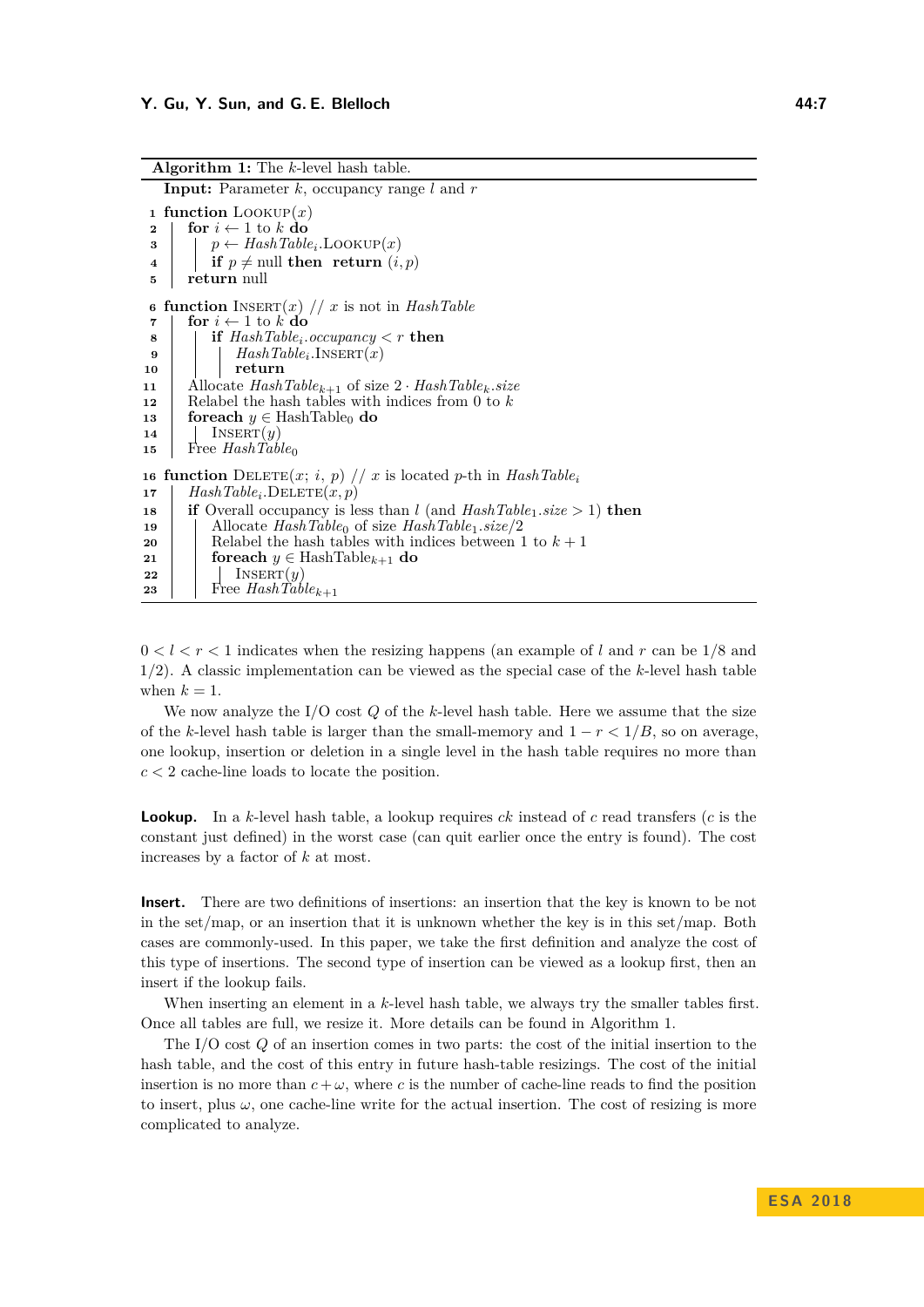#### **44:8 Algorithmic Building Blocks for Asymmetric Memories**

We note that although a specific entry can be reinserted multiple times during different resizing processes, the overall number of element reinsertion is bounded, and thus we can a amortize the work. A resizing occurs when an insertion comes in and the hash table contains exactly  $r \cdot 2^p(2^k - 1)$  elements for some positive integer p. In this case, at most  $r \cdot 2^p$  entries (the size of the smallest hash table), are reinserted during the resizing. The total number of insertions from the last resizing is at least  $r \cdot 2^{p-1}(2^k - 1)$  (assuming  $4l \leq r$ , so the amortized I/O cost Q of reinsertion for each insertion is upper bounded by  $(c + \omega)r \cdot 2^p$  $\frac{(c+w)t+2^{k}}{r\cdot 2^{p-1}(2^k-1)} = (c+\omega)\cdot 2/(2^k-1).$ 

In the asymmetric setting when  $\omega \gg 1$ , the I/O cost of each insertion is approximately  $\omega \cdot (1 + 2/(2^k - 1))$ , indicating that compared to the classic implementation where  $k = 1$ , in the worst-case the improvement when  $k = 2, 3, 4$  is about 44\%, 57\% and 62\% respectively. The asymptotic improvement when  $k \to +\infty$  is 67% ( $\frac{2}{3}$ ).

**Delete.** A deletion in the *k*-level hash table is similar to an insertion except that a lookup for the location is required (details in Algorithm [1\)](#page-6-0). The cost of the initial deletion is  $ck + \omega$ . A resizing of the hash table can occur after at least  $l \cdot 2^p(2^k - 1)$  deletions for some positive integer *p*, and the current hash table keeps  $l \cdot 2^p(2^k - 1)$  entries. However, it is possible that all of these entries are in the last hash table so they are all reinserted. We note that when reinserting the elements from the discarded array, we always try smaller arrays first. This means that a reinserted entry, if not being deleted in the future, will not be reinserted again in the next  $\min(k-1, \log_2 r/2l)$  shrinking resizings. Namely, the amortized extra cost of a deletion in future resizings is about  $\omega/k$  if *l* is set to be about  $2^{-k}r$ . The overall I/O cost for a deletion is  $Q = ck + \omega(1 + 1/k)$ .

We have bounded of the I/O cost of each lookup, insertion or deletion, and the overall cost *Q* can be estimated by summing the amount of each operation multiplied by the cost of this operation. In practice, insertions and deletions can interleave. For example, when a deletion comes after an insertion, the number of entries remains the same, which leads to no further cost for these two updates afterward. The exact cost is also affected by the pattern of the sequence of the operations, and we will show by experiments.

## **4.2 Experiments**

We provide the full experiment of our *k*-level hash table in the full version of this paper [\[20\]](#page-13-0). We test the performance on various update/query patterns, and report the numbers of read transfers and write transfers, as well as I/O costs. We also justify our result by comparing to the wall-clock running time (in the full paper [\[20\]](#page-13-0)). Due to the space limit, in this conference version we only show one of the experiments here that contains insertions and queries.

In all experiments, we insert 1 million elements to an empty hash table. Each of the element is a 4-byte integer, and we vary the number of queries. The simulated cache contains 10,000 cache-lines. The occupancy rate is set to be  $l = 0.2$  and  $r = 0.8$ . We have tried other parameters (*r* between 0.6 and 0.8 and  $l = r/4$ ). The results slightly vary, but all general conclusions in this section still hold.

Many applications, like webpage caching or the breadth-first searches, only insert but never delete elements in a hash table. Our experiment starts with this simpler case. We first show the relationship between *k* (the number of hash tables) and the numbers of read transfers and write transfers for a variety of insertion/query ratios, and the results are shown in Table [1.](#page-8-0) We fix the number of insertions to be one million, and query  $\alpha$  times after each insertion. We vary  $\alpha$  from 0, 1/8, to 8 ( $\alpha$  < 1 indicates one query per  $1/\alpha$  insertions). About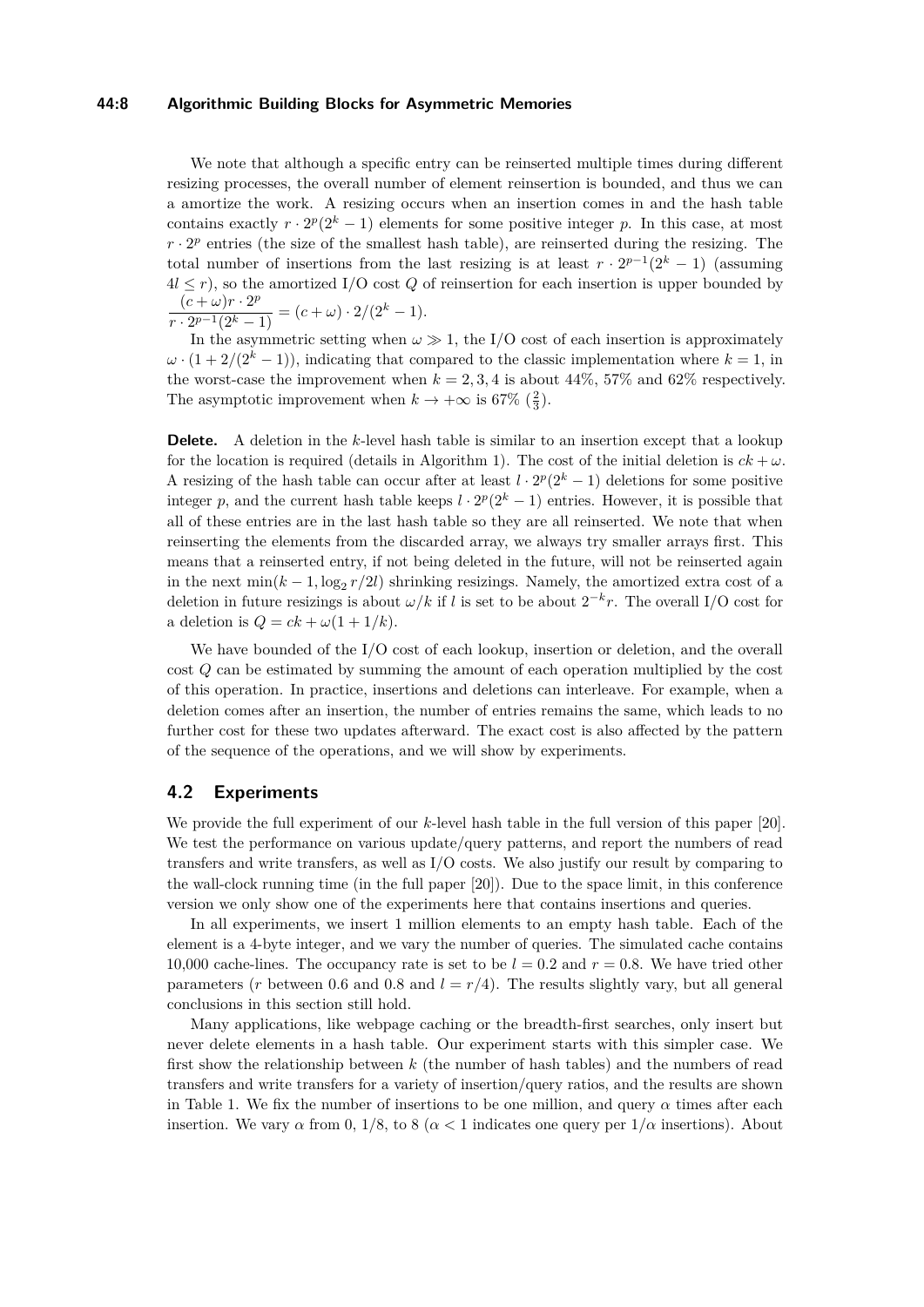| $\alpha$ | 0               | 1/8       | 1/4          | 1/2       | 1         | $\bf{2}$  |           | 8          |  |
|----------|-----------------|-----------|--------------|-----------|-----------|-----------|-----------|------------|--|
|          | RT WT           | RT WT     | RT WT        | RT WT     | RT WT     | RT WT     | RT WT     | RT WT      |  |
|          | $k=1$ 1.35 1.17 | 1.44 1.18 | 1.52 1.19    | 1.69 1.21 | 2.02 1.24 | 2.68 1.27 | 4.00 1.31 | 6.64 1.34  |  |
|          | $k=2$ 0.85 0.79 | 1.06 0.84 | 1.23 0.87    | 1.54 0.91 | 2.09 0.96 | 3.11 1.00 | 5.07 1.03 | 8.94 1.05  |  |
|          | $k=3$ 0.76 0.72 | 1.08 0.80 | $1.32\;0.85$ | 1.73 0.90 | 2.44 0.95 | 3.76 0.99 | 6.31 1.02 | 11.32 1.05 |  |
|          | $k=4$ 0.70 0.67 | 1.11 0.78 | 1.40 0.82    | 1.89 0.88 | 2.74 0.93 | 4.30 0.97 | 7.33 1.00 | 13.31 1.03 |  |

<span id="page-8-0"></span>**Table 1** Numbers of read and write transfers of the *k*-level hash tables with different query/insert ratios. Numbers of read and write transfers are divided by  $10^6$  (i.e., per insertion).

10<sup>6</sup> insertions,  $\alpha \times 10^6$  queries where  $\alpha$  is from 0 to 8, the cache contains 10,000 cache-lines.

<span id="page-8-1"></span>**Table 2** The I/O costs of the *k*-level hash tables with different query/insert ratios. The write-read ratio  $\omega$  are selected to be typical projected values 10 (latency, bandwidth) and 100 (energy). Results are based on the numbers in Table [1.](#page-8-0) The numbers in red with underlines indicate the best choice of *k* that minimizes the I/O cost in this setting, and numbers in blue indicate better I/O costs

| <b>K</b> =4 0.70 0.07 1.11 0.78 1.40 0.82 1.89 0.88 2.74 0.95 1.30 0.97 1.35 1.00 1.35 1.05                  |
|--------------------------------------------------------------------------------------------------------------|
|                                                                                                              |
| <b>Table 2</b> The I/O costs of the k-level hash tables with different query/insert ratios. The write-read   |
| ratio $\omega$ are selected to be typical projected values 10 (latency, bandwidth) and 100 (energy). Results |
| are based on the numbers in Table 1. The numbers in red with underlines indicate the best choice             |
| of k that minimizes the I/O cost in this setting, and numbers in blue indicate better I/O costs              |
| compared to the classic hash table implementation (i.e., $k = 1$ ).                                          |

The I/O costs of the *k*-level hash tables with the same configurations in Table [1.](#page-8-0)

|          | $\omega = 10$ |  |  |  |  |  |  | $\omega = 100$ |  |                                                                                                     |  |  |  |  |  |  |
|----------|---------------|--|--|--|--|--|--|----------------|--|-----------------------------------------------------------------------------------------------------|--|--|--|--|--|--|
| $\alpha$ |               |  |  |  |  |  |  |                |  | 0 1/8 1/4 1/2 1 2 4 8 0 1/8 1/4 1/2 1 2 4 8                                                         |  |  |  |  |  |  |
|          |               |  |  |  |  |  |  |                |  | <b>k</b> =1 13.0 13.2 13.4 13.8 14.4 15.4 17.1 20.0 117.9 119.3 120.5 122.7 125.8 129.9 134.8 140.5 |  |  |  |  |  |  |
|          |               |  |  |  |  |  |  |                |  | k=2 8.8 9.5 10.0 10.7 11.7 13.1 15.4 19.5 79.9 85.1 88.4 92.8 97.7 102.9 108.2 114.4                |  |  |  |  |  |  |
|          |               |  |  |  |  |  |  |                |  | <b>k=3</b> 8.0 9.1 9.8 10.7 11.9 13.7 16.5 21.8 73.1 81.4 85.8 91.3 97.0 102.7 108.7 116.3          |  |  |  |  |  |  |
|          |               |  |  |  |  |  |  |                |  | <b>k</b> =4 7.4 8.9 9.6 10.7 12.0 14.0 17.4 23.6 67.9 78.6 83.8 89.6 95.5 101.3 107.7 116.1         |  |  |  |  |  |  |



**Figure 1** Relative I/O cost of *k*-level hash table with different values of *k*. The I/O costs are divided by the  $k = 1$  case, so every data point below 1 indicates an improvement in such case. Numbers are from Table [2.](#page-8-1)

50% query keys are in the hash table (this ratio affects the I/O cost since a successful query can terminate earlier). The number of levels *k* varies from 1 to 4. In Table [2,](#page-8-1) we show the overall I/O costs, which are the weighted sums assuming two typical values of the write-read ratio  $\omega$ , 10 and 100.

We first look at the number of write transfers. When there is no query (i.e., the first column, just inserting 1 million entries), the numbers of writes are consistent with our analysis for insertions in Section [4.1.](#page-5-0) The only exception here is that cache can hold a constant fraction of the elements, which batches the writes and reduces the number of memory transfers. However, the relative trend in each column remains unchanged. Namely, the number of writes always decreases with the increase of *k* regardless of the ratio between queries and updates. The number of writes is reduced by  $33\%$ ,  $40\%$  and  $43\%$  when  $k = 2, 3, 4$ respectively. Such improvement also shows up in the overall I/O cost in Table [2.](#page-8-1)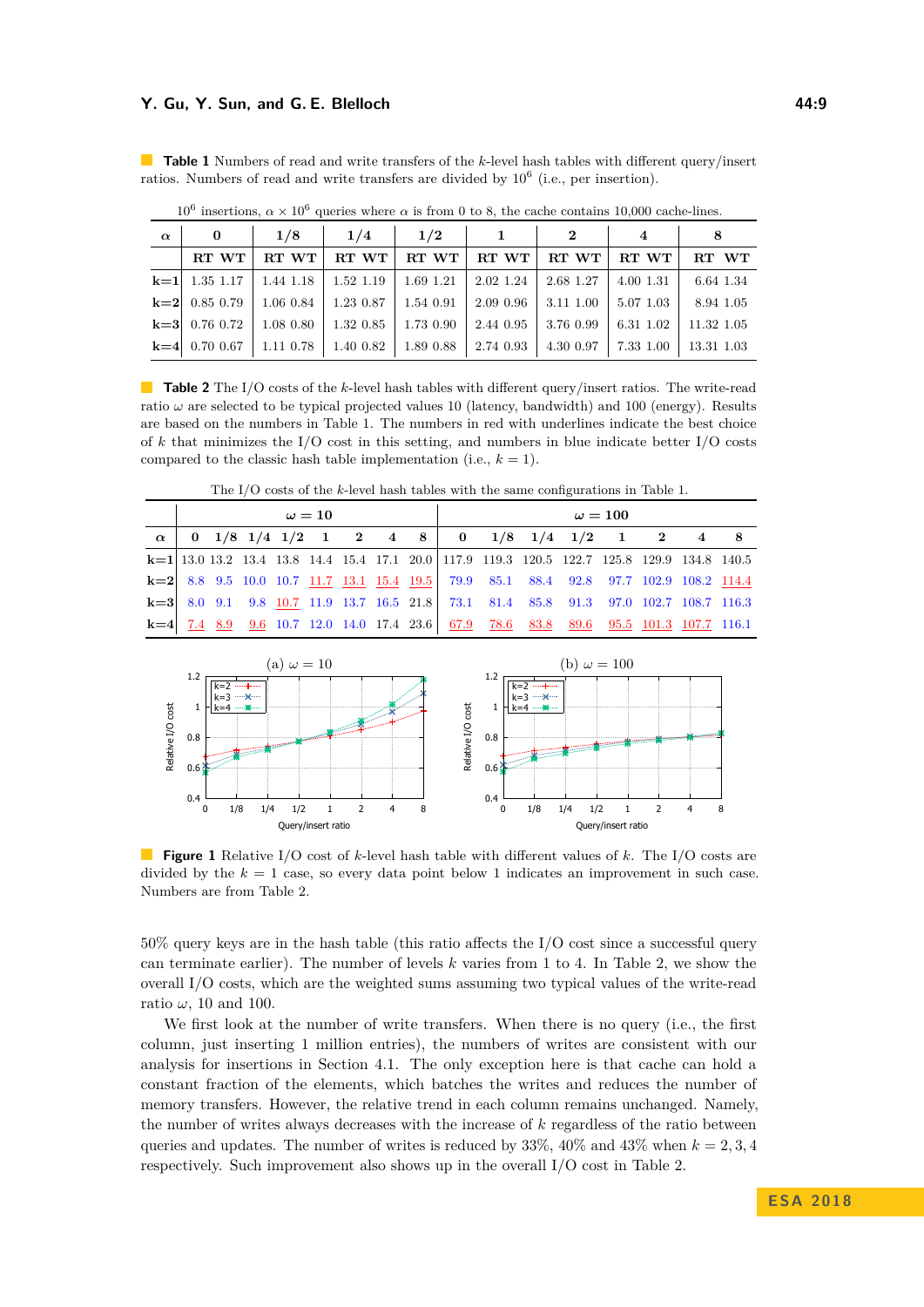## **44:10 Algorithmic Building Blocks for Asymmetric Memories**

We note that more queries cause more reads, and larger *k* also leads to more reads. Since these reads flush the cache-lines, the numbers of writes in these cases also marginally increase. The optimal choice of *k* is decided by the update/query distribution as well as the write-read ratio *ω*. In general, more queries lead to worse performance with larger *k*, and larger *ω* prefers larger *k*. In Table [2,](#page-8-1) we underline the numbers indicating the best choice of *k* in that specific setting. The experiment results indicate that picking *k* to be 2 or 3 is always a good choice when  $\omega = 10$ , and 3 or 4 when  $\omega = 100$ .

# **4.3 Conclusions**

We proposed a new data structure, the *k*-level hash table, to implement unordered set and map that has the same space utilization compared to the classic open-addressing hash tables. The key idea is to keep multiple instead of one level of hash tables. As a result, the algorithm uses fewer writes during resizings, at the cost of more reads in other operations.

The best choice of *k* is decided by the ratio of updates and queries. Our experiment shows that  $k = 2$  always leads to a lower or similar I/O cost when the query/insert ratio is no more than 8, compared to the classic  $k = 1$  setting. For the ratio of write/read cost is larger (like 100), larger values of  $k$ , like 3 or 4, are even more preferable than the  $k = 2$  case.

# **5 Graph Traversal Algorithms**

In this paper, we discuss two of the most commonly-used graph traversal algorithms: breadthfirst search (BFS), and Dijkstra's algorithm. We show that using the new implementations discussed in this paper, these algorithms use much fewer writes in most cases, compared to the classic ones. Due to the page limit, we abstract our approaches and conclusions here in this section, and provide the full details in the full version of this paper [\[20\]](#page-13-0).

Given a graph  $G = (V, E)$ , we assume  $n = |V|$  is the number of vertices, and  $m = |E|$  is the number of edges.

## **5.1 Breadth-First Search**

We discuss our implementations and experiment results on breadth-first searches (BFS) on undirected graph traversing or searching. Our algorithms compute the single-source shortest paths (SSSP) or pairwise shortest-paths (given the specific source and target) on unweighted graphs, which can further apply to graph radii estimation, eccentricity estimation and betweenness centrality, and act as a basic building block for other graph algorithms like graph connectivity, reachability, biconnected components, and strongly connected components.

**Implementations.** The classic implementation of BFS keeps a vertex queue of size *n*, and an array of boolean flags of size *n* indicating whether each vertex is visited or not during the search. This implementation requires at most 2 writes per vertex, and the overall I/O cost of BFS  $Q(n, m) = O(\omega n + m)$  [\[8\]](#page-12-4). This bound is asymptotically optimal for arbitrary graphs since the output size of BFS is  $\Theta(n)$ . However, a number of applications (e.g., s-t shortest-path or connectivity, graph radii estimation or eccentricity estimation) have output size  $O(1)$ , which allows utilizing the small-memory and reducing the number of writes.

The key observation to improve the write-efficiency is that, at any time, we only need the information of three consecutive frontiers (a frontier is the set of vertices with the same distance to the source node). We hence use the *k*-level hash table discussed in Section [4](#page-5-1) to implement the frontiers. This avoids the writes to mark the visited flag of each vertex. We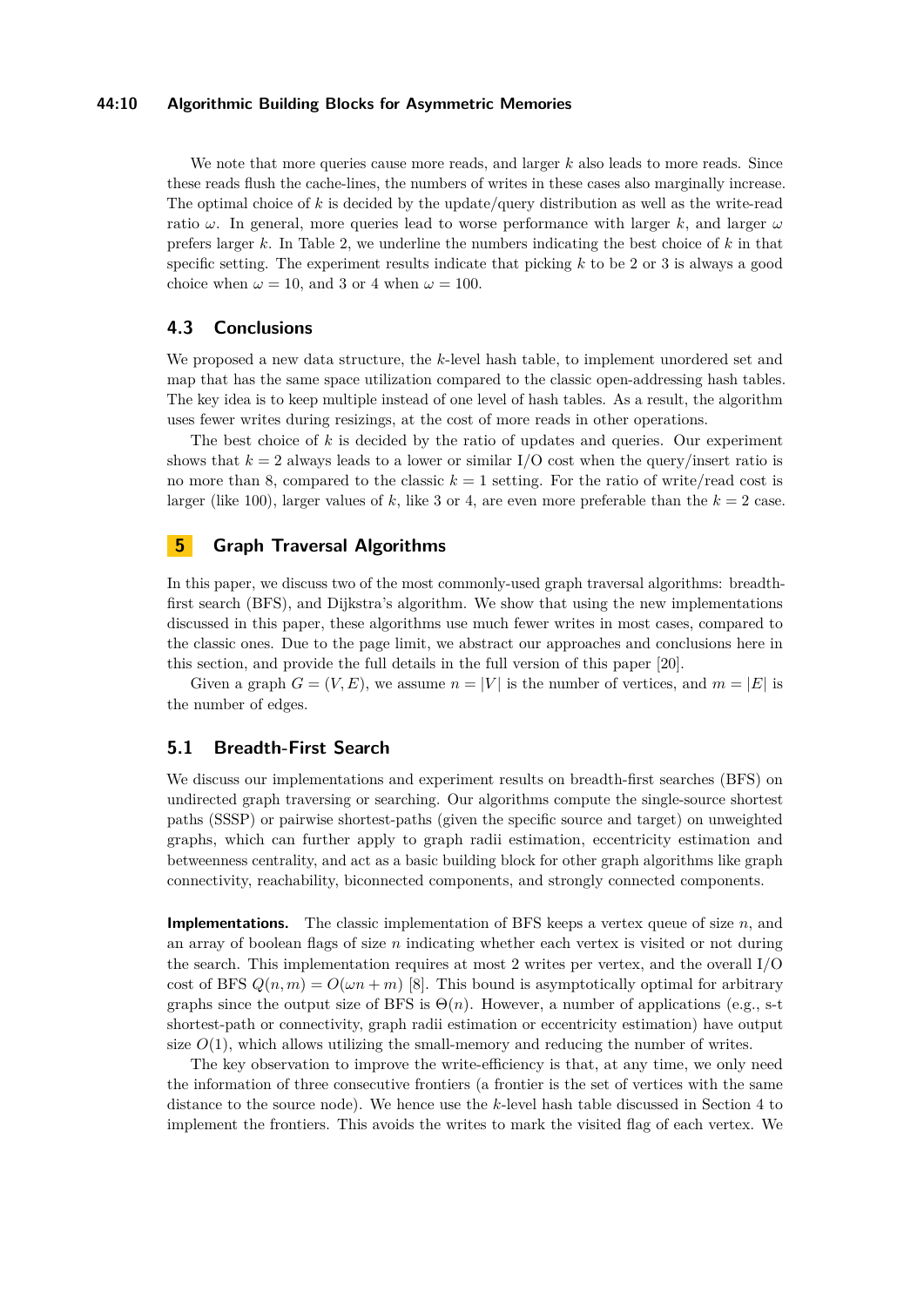<span id="page-10-0"></span>

**Figure 2** The trends of the I/O costs of four different implementations of BFS. The new implementations shown in this paper are the BFS and bidirectional BFS based on rotating arrays (red and yellow bars). The graphs used in the experiment are shown in full paper [\[20\]](#page-13-0) and categorized into sparse (almost planar) graphs and social networks. We show the relative  $I/O$  cost based on varied cache sizes, and each number is geometric mean of the four graphs in that category. We can see the consistent advantages of the new BFS implementation on sparse graphs, and the improvement of the new bidirectional version in all cases. Notice that in (b) and (d) some values exceed the ranges of vertical axis.

note that once the frontier size fits into the small-memory, the algorithm does not require any writes to traverse the newly visited vertices. In the full paper [\[20\]](#page-13-0) we show the average and maximum frontier sizes of the experiment graphs, which will help to understand the performance on these graph instances. To the best of our knowledge, we are unaware of any graph invariant to capture and predict the average and maximum frontier sizes, and we believe that it can be an interesting topic for further study. This algorithm is referred to as the *BFS on RA* (rotating arrays) in Figure [2,](#page-10-0) and more details of the implementation are given in the full paper [\[20\]](#page-13-0).

The previous algorithm works well on graphs with larger diameters, but not on smalldiameter graphs like social networks. We then introduce the bidirectional version (*Bidir. BFS on RA*) when the queries are s-t (pairwise) shortest paths, that overcomes the disadvantages of the previous algorithm. More analysis and details of this version are given in full version.

**Experiment.** Our experiment is based on eight graphs that are synthesized or from SNAP [\[29\]](#page-13-20). We show a significant improvement on all eight graphs with various cache sizes, compared to the classic queue-based implementations. Figure [2](#page-10-0) is the bar charts that show the trends of the four implementations. When  $\omega = 10$ , our implementation shows an upto 8-fold improvement on SSSP, and an up-to 43-fold improvement on s-t shortest-paths. For  $\omega = 100$ , the improvement is more stable, which is 69 on SSSP and 71 on s-t shortest-paths.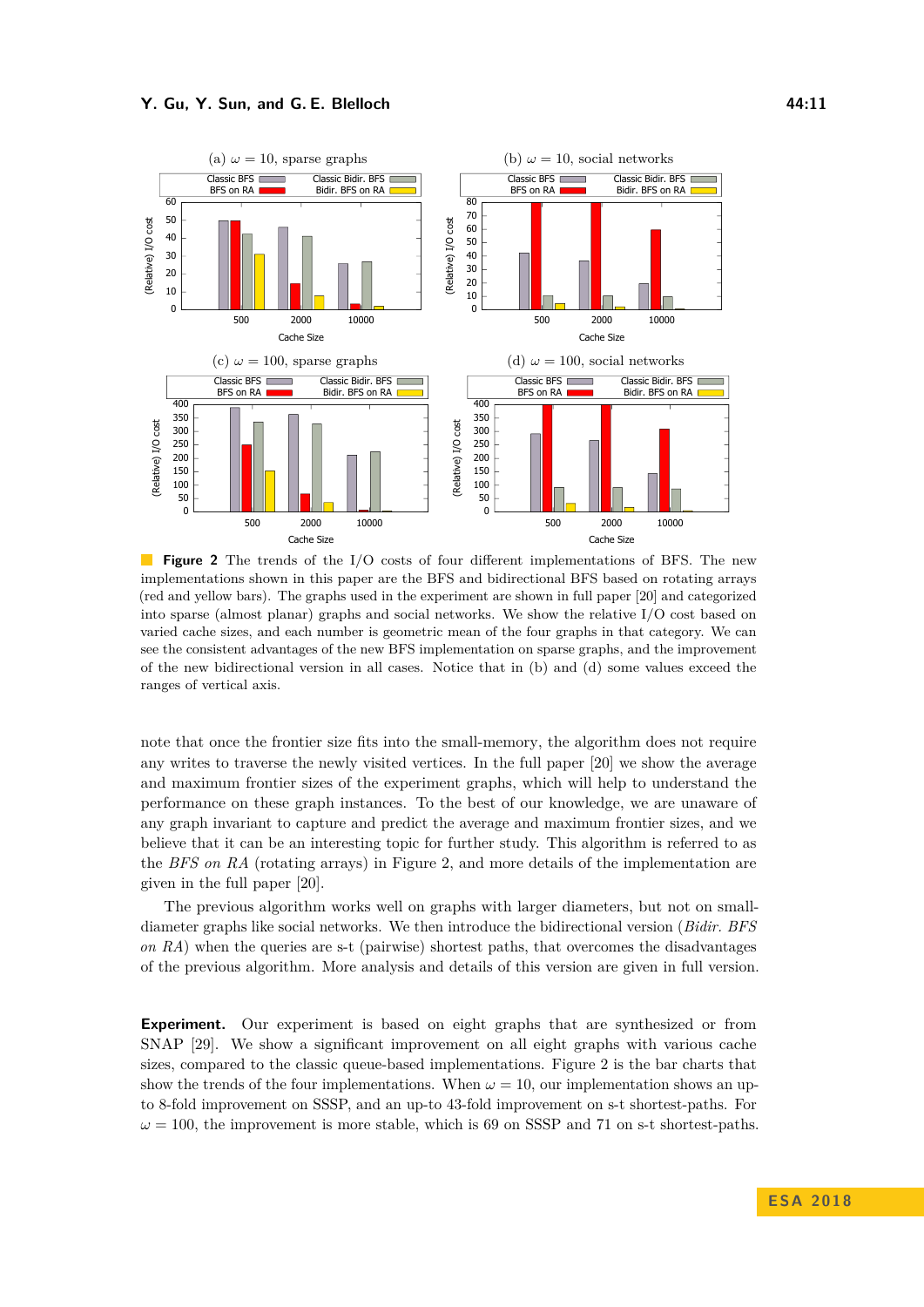## **44:12 Algorithmic Building Blocks for Asymmetric Memories**

<span id="page-11-0"></span>

**Figure 3** The trends of the I/O costs of classic Dijkstra (grey) and phased Dijkstra (red) on different graphs with varied cache sizes. The graphs used in the experiment are shown in the full paper [\[20\]](#page-13-0) and categorized into sparse (almost planar) graphs and social networks. Each number of the I/O cost is geometric mean of the four graphs in that category. Phased Dijkstra performs consistently better in all cases except when both the cache size and the asymmetry  $\omega$  are small.

**Conclusions.** We discuss how to efficiently implement BFS in the asymmetric setting and experiment the I/O performance for four implementations on a variety of undirected graphs. We show that for s-t (pairwise) distance queries, our bidirectional BFS using rotating arrays shows a significant advantage in all cases we tested. For single-source shortest-paths, the unidirectional BFS using rotating arrays has a significant improvement when the cache can hold every single frontier during the search.

# **5.2 Dijkstra's Algorithm**

Dijkstra's Algorithm [\[14\]](#page-12-15) computes single-source shortest paths on non-negative weighted graphs. The classic heap-based implementation requires  $O(m \log(nB/M))$  reads and writes.

For the sake of write-efficiency, Blelloch et al. [\[8\]](#page-12-4) discussed a variant called *Phased Dijkstra*. This algorithm only requires linear writes, but the algorithm is just explained at a high level and without much details. In this paper, we supplement the pseudocode, data structure design, and implementation details (in the full paper [\[20\]](#page-13-0)).

Based on our implementation, we conduct various experiment to show the asymmetric I/O efficiency. In Figure [3,](#page-11-0) we show the trend of the relative I/O costs of the classic Dijkstra and phased Dijkstra with various cache sizes on different graphs. We show that phased Dijkstra outperforms classic Dijkstra in most cases except for the only case on social networks with very small cache size, and the improvement on I/O cost in all cases is up to 3 and 7.6 when  $\omega$  is 10 and 100. We also consider various cache policies and sets of parameters and show that the improvement is consistent among all settings.

**Summaries.** We discuss phased Dijkstra and test its performance on a variety of graphs. The high-level idea is to fit the heap of Dijkstra's algorithm within the small-memory (i.e., the cache) and thus the algorithm applies no intermediate writes to the large asymmetry memory to maintain the heap. The extra cost is that, the algorithm is run in multiple phases each requiring  $O(m)$  reads, but we show that such price is worthwhile in most cases. The experiments show that phased Dijkstra consistently outperforms the binary-heap version on I/O costs, except for the combination of small  $\omega (= 10)$ , small cache size, and on social networks. Although phased Dijkstra contains several parameters, we also show that they can be chosen from a reasonably wide range and do not affect the superiority of phased Dijkstra. The same conclusion also holds for different cache policies.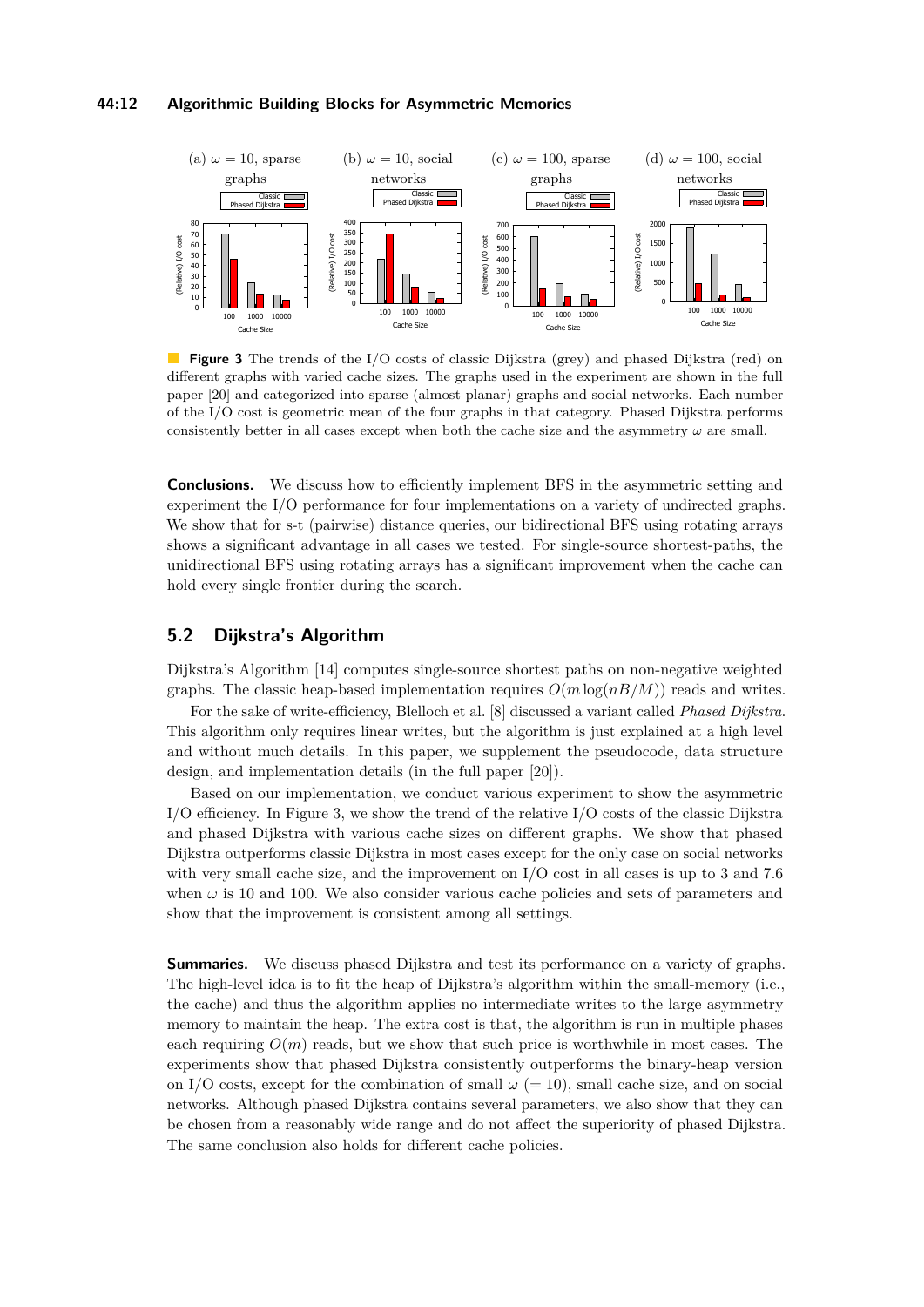We note that the idea of fitting the data structure or the computation in the small-memory can also be applied to computing minimum spanning tree, sorting, and many other problems.

#### **References**

- <span id="page-12-5"></span>**1** Alok Aggarwal and Jeffrey S. Vitter. The Input/Output complexity of sorting and related problems. *Communications of the ACM*, 31(9), 1988. [doi:10.1145/48529.48535](http://dx.doi.org/10.1145/48529.48535).
- <span id="page-12-8"></span>**2** Ameen Akel, Adrian M. Caulfield, Todor I. Mollov, Rajech K. Gupta, and Steven Swanson. Onyx: A prototype phase change memory storage array. In *USENIX Workshop on Hot Topics in Storage and File Systems (HotStorage)*, 2011.
- <span id="page-12-9"></span>**3** Manos Athanassoulis, Bishwaranjan Bhattacharjee, Mustafa Canim, and Kenneth A. Ross. Path processing using solid state storage. In *International Workshop on Accelerating Data Management Systems Using Modern Processor and Storage Architectures (ADMS)*, 2012.
- <span id="page-12-0"></span>**4** Avraham Ben-Aroya and Sivan Toledo. Competitive analysis of flash-memory algorithms. In *European Symposium on Algorithms (ESA)*, 2006.
- <span id="page-12-2"></span>**5** Naama Ben-David, Guy E. Blelloch, Jeremy T. Fineman, Phillip B. Gibbons, Yan Gu, Charles McGuffey, and Julian Shun. Parallel algorithms for asymmetric read-write costs. In *ACM Symposium on Parallelism in Algorithms and Architectures (SPAA)*, 2016.
- <span id="page-12-6"></span>**6** Naama Ben-David, Guy E Blelloch, Jeremy T Fineman, Phillip B Gibbons, Yan Gu, Charles McGuffey, and Julian Shun. Implicit decomposition for write-efficient connectivity algorithms. In *Proc. IEEE International Parallel & Distributed Processing Symposium (IPDPS)*, 2018.
- <span id="page-12-3"></span>**7** Guy E. Blelloch, Jeremy T. Fineman, Phillip B. Gibbons, Yan Gu, and Julian Shun. Sorting with asymmetric read and write costs. In *ACM Symposium on Parallelism in Algorithms and Architectures (SPAA)*, 2015.
- <span id="page-12-4"></span>**8** Guy E. Blelloch, Jeremy T. Fineman, Phillip B. Gibbons, Yan Gu, and Julian Shun. Efficient algorithms with asymmetric read and write costs. In *European Symposium on Algorithms (ESA)*, pages 14:1–14:18, 2016.
- <span id="page-12-14"></span>**9** Guy E Blelloch, Phillip B Gibbons, Yan Gu, Charles McGuffey, and Julian Shun. The parallel persistent memory model. In *ACM Symposium on Parallelism in Algorithms and Architectures (SPAA)*, 2018.
- <span id="page-12-7"></span>**10** Guy E Blelloch, Yan Gu, Julian Shun, and Yihan Sun. Parallel write-efficient algorithms and data structures for computational geometry. In *ACM Symposium on Parallelism in Algorithms and Architectures (SPAA)*. ACM, 2018.
- <span id="page-12-10"></span>**11** Erin Carson, James Demmel, Laura Grigori, Nicholas Knight, Penporn Koanantakool, Oded Schwartz, and Harsha Vardhan Simhadri. Write-avoiding algorithms. In *IEEE International Parallel and Distributed Processing Symposium (IPDPS)*, pages 648–658, 2016.
- <span id="page-12-1"></span>**12** Shimin Chen, Phillip B. Gibbons, and Suman Nath. Rethinking database algorithms for phase change memory. In *Conference on Innovative Data Systems Research (CIDR)*, 2011.
- <span id="page-12-11"></span>**13** Sangyeun Cho and Hyunjin Lee. Flip-N-Write: A simple deterministic technique to improve PRAM write performance, energy and endurance. In *IEEE/ACM International Symposium on Microarchitecture (MICRO)*, 2009.
- <span id="page-12-15"></span>**14** Edsger W. Dijkstra. A note on two problems in connexion with graphs. *Numerische mathematik*, 1(1), 1959.
- <span id="page-12-12"></span>**15** Xiangyu Dong, Norman P. Jouupi, and Yuan Xie. PCRAMsim: System-level performance, energy, and area modeling for phase-change RAM. In *ACM International Conference on Computer-Aided Design (ICCAD)*, 2009.
- <span id="page-12-13"></span>**16** Xiangyu Dong, Xiaoxia Wu, Guangyu Sun, Yuan Xie, Hai H. Li, and Yiran Chen. Circuit and microarchitecture evaluation of 3D stacking magnetic RAM (MRAM) as a universal memory replacement. In *ACM Design Automation Conference (DAC)*, 2008.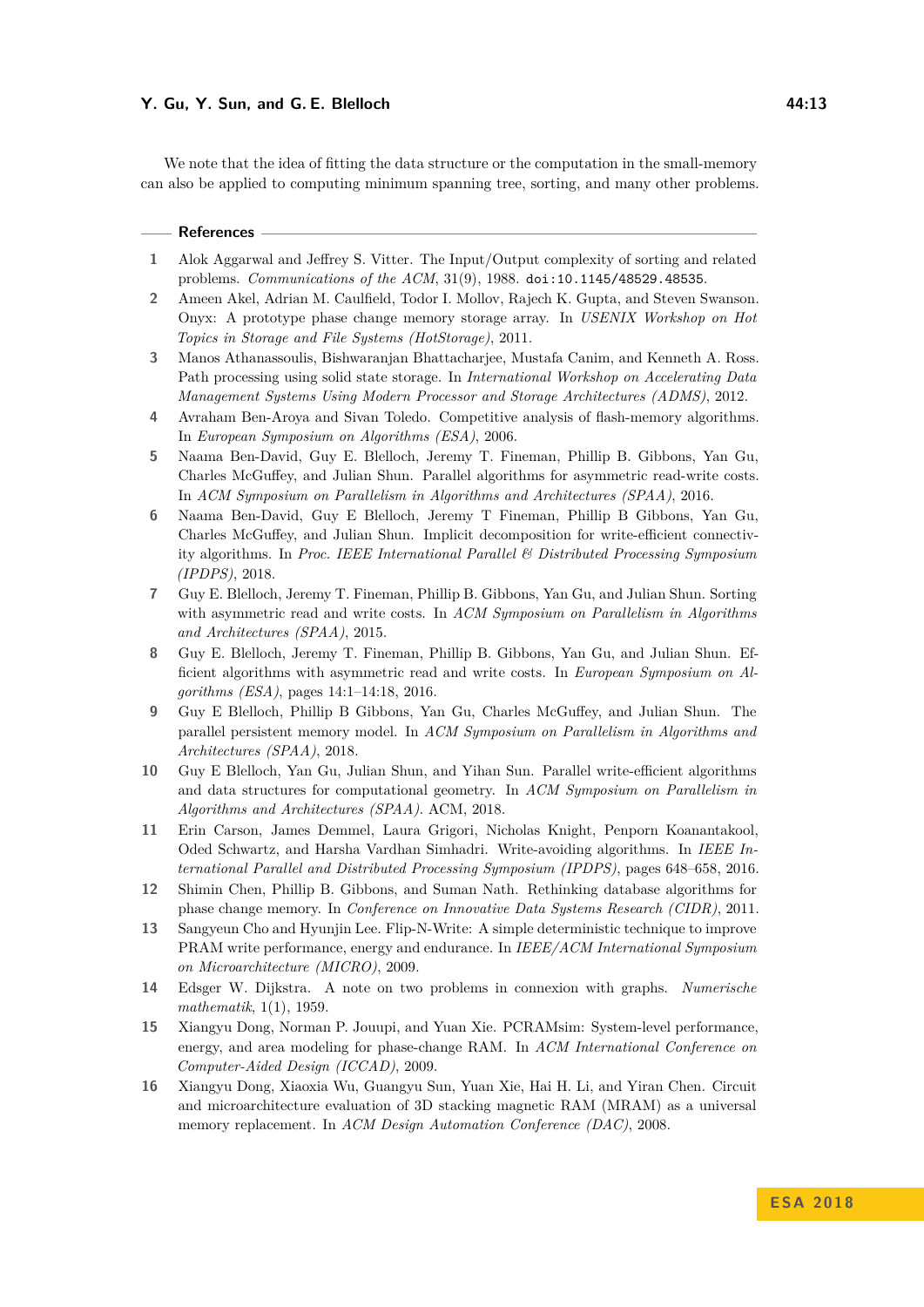## **44:14 Algorithmic Building Blocks for Asymmetric Memories**

- <span id="page-13-4"></span>**17** David Eppstein, Michael T. Goodrich, Michael Mitzenmacher, and Pawel Pszona. Wear minimization for cuckoo hashing: How not to throw a lot of eggs into one basket. In *ACM International Symposium on Experimental Algorithms (SEA)*, 2014.
- <span id="page-13-5"></span>**18** Eran Gal and Sivan Toledo. Algorithms and data structures for flash memories. *ACM Computing Surveys*, 37(2), 2005.
- <span id="page-13-19"></span>**19** Yan Gu. *Write-Efficient Algorithms (draft)*. PhD Thesis, 2018.
- <span id="page-13-0"></span>**20** Yan Gu, Yihan Sun, and Guy E. Blelloch. Algorithmic building blocks for asymmetric memories (full version). In *arXiv preprint:1806.10370*, 2018.
- <span id="page-13-1"></span>**21** HP, SanDisk partner on memristor, ReRAM technology. http://www.bit-tech.net/news/ hardware/2015/10/09/hp-sandisk-reram-memristor, 2015.
- <span id="page-13-13"></span>**22** Jingtong Hu, Qingfeng Zhuge, Chun Jason Xue, Wei-Che Tseng, Shouzhen Gu, and Edwin Sha. Scheduling to optimize cache utilization for non-volatile main memories. *IEEE Transactions on Computers*, 63(8), 2014.
- <span id="page-13-14"></span>**23** www.slideshare.net/IBMZRL/theseus-pss-nvmw2014, 2014.
- <span id="page-13-2"></span>**24** Intel and Micron produce breakthrough memory technology. http://newsroom.intel.com/ community/intel\_newsroom/blog/2015/07/28/intel-and-micron-produce-breakthroughmemory-technology, 2015.
- <span id="page-13-7"></span>**25** Riko Jacob and Nodari Sitchinava. Lower bounds in the asymmetric external memory model. In *ACM Symposium on Parallelism in Algorithms and Architectures (SPAA)*, pages 247–254, 2017.
- <span id="page-13-15"></span>**26** Hyojun Kim, Sangeetha Seshadri, Clement L. Dickey, and Lawrence Chu. Evaluating phase change memory for enterprise storage systems: A study of caching and tiering approaches. In *USENIX Conference on File and Storage Technologies (FAST)*, 2014.
- <span id="page-13-16"></span>**27** Benjamin C. Lee, Engin Ipek, Onur Mutlu, and Doug Burger. Architecting phase change memory as a scalable DRAM alternative. In *ACM International Symposium on Computer Architecture (ISCA)*, 2009.
- <span id="page-13-10"></span>**28** Charles Lefurgy, Karthick Rajamani, Freeman Rawson, Wes Felter, Michael Kistler, and Tom W Keller. Energy management for commercial servers. *Computer*, 36(12):39–48, 2003.
- <span id="page-13-20"></span>**29** Jure Leskovec and Andrej Krevl. SNAP Datasets: Stanford large network dataset collection, 2014.
- <span id="page-13-12"></span>**30** Jacob Leverich and Christos Kozyrakis. Reconciling high server utilization and submillisecond quality-of-service. In *European Conference on Computer Systems*, page 4. ACM, 2014.
- <span id="page-13-17"></span>**31** Jasmina Malicevic, Subramanya Dulloor, Narayanan Sundaram, Nadathur Satish, Jeff Jackson, and Willy Zwaenepoel. Exploiting NVM in large-scale graph analytics. In *Workshop on Interactions of NVM/FLASH with Operating Systems and Workloads*. ACM, 2015.
- <span id="page-13-11"></span>**32** Krishna T Malladi, Ian Shaeffer, Liji Gopalakrishnan, David Lo, Benjamin C Lee, and Mark Horowitz. Rethinking DRAM power modes for energy proportionality. In *IEEE/ACM International Symposium on Microarchitecture*, pages 131–142, 2012.
- <span id="page-13-3"></span>**33** Jagan S. Meena, Simon M. Sze, Umesh Chand, and Tseung-Yuan Tseng. Overview of emerging nonvolatile memory technologies. *Nanoscale Research Letters*, 9, 2014.
- <span id="page-13-9"></span>**34** MARSSx86. http://marss86.org.
- <span id="page-13-6"></span>**35** Hyoungmin Park and Kyuseok Shim. FAST: Flash-aware external sorting for mobile database systems. *Journal of Systems and Software*, 82(8), 2009. [doi:10.1016/j.jss.2009.](http://dx.doi.org/10.1016/j.jss.2009.02.028) [02.028](http://dx.doi.org/10.1016/j.jss.2009.02.028).
- <span id="page-13-8"></span>**36** PTLsim. http://www.ptlsim.org.
- <span id="page-13-18"></span>**37** Moinuddin K. Qureshi, Sudhanva Gurumurthi, and Bipin Rajendran. *Phase Change Memory: From Devices to Systems*. Morgan & Claypool, 2011.